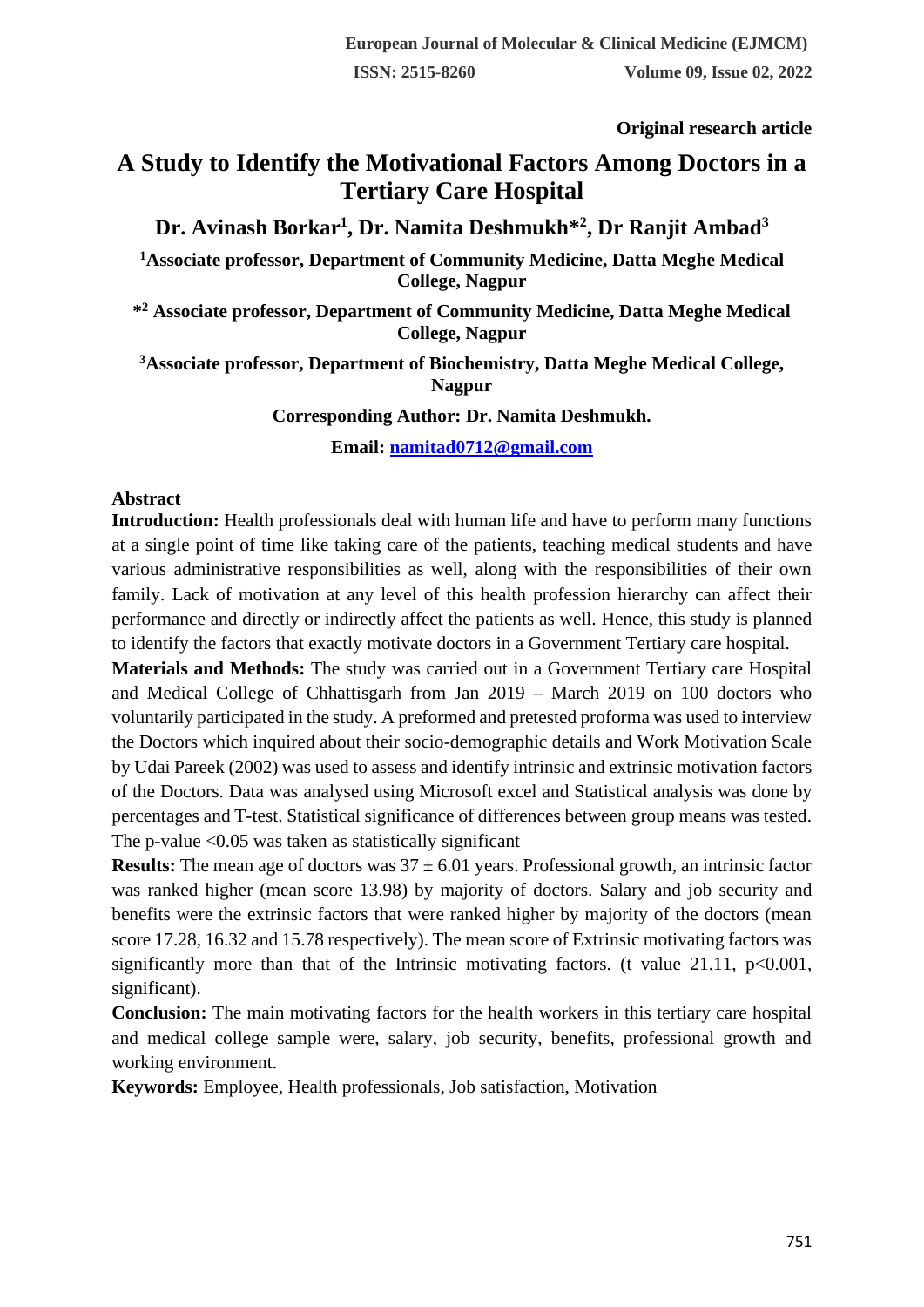### **Introduction**

Health professionals spend a large part of their life, almost 40–45 years, in delivering medical services. They deal with human life and have to perform many functions at a single point of time. They take care of the patients, deal with the relatives, media and politicians, teach undergraduate medical students and have various administrative responsibilities as well, along with the responsibilities of their own families.

Hence, it is important that these professionals experience positivity towards their tasks and remain continuously motivated to provide quality health services and shoulder other responsibilities as well. Lack of motivation at any level of this health profession hierarchy can affect their performance and directly or indirectly affect the patients as well.**<sup>1</sup>**

Each individual has his own set of motivating forces, so it is the duty of the manager/ Health care team leaders, to carefully identify and address these motivating forces. Motivation can be divided into two different theories known as *intrinsic* (internal or inherent) motivation and *extrinsic* (external) motivation. Intrinsic motivation is the self-desire to seek out new things and new challenges, to analyse one's capacity, to observe and to gain knowledge.**2,3,[4,5](https://en.wikipedia.org/wiki/Motivation)** It is driven by an interest or enjoyment in the task itself, and exists within the individual rather than relying on external pressures or a desire for consideration.**[6](https://en.wikipedia.org/wiki/Motivation)**

Extrinsic motivation refers to the performance of an activity in order to attain a desired outcome and it comes from influences outside of the individual. E.g.; rewards (money or grades) for showing the desired behaviour, and the threat of punishment following misbehaviour. **[5,](https://en.wikipedia.org/wiki/Motivation)6,7,8** There are hardly any studies referring about motivational factors at work in any hospital attached to a medical college. Hence, this study is planned to identify the intrinsic and extrinsic factors that truly motivate doctors in a Tertiary care hospital.

### **MATERIAL & METHODS**

The present study was carried out in a tertiary care hospital in Chhattisgarh with the objective to identify the factors that exactly motivate doctors.

*Study design:* Observational cross-sectional study

*Study setting:* Government Tertiary care Hospital and Medical College, Chhattisgarh

*Study Participants***:** Doctors working in a Government Tertiary care Hospital and Medical College, Chhattisgarh

*Study period***:** Jan 2019 – March 2019

### **METHODOLOGY**

### **Tools and Instruments used for data collection:**

The data was collected by using the pretested structured questionnaire, consisting questions regarding age, sex, qualifications, teaching experience, designation and occupational history. Work Motivation Scale by Udai Pareek (2002) was used to assess motivational fcators of doctors.<sup>2</sup>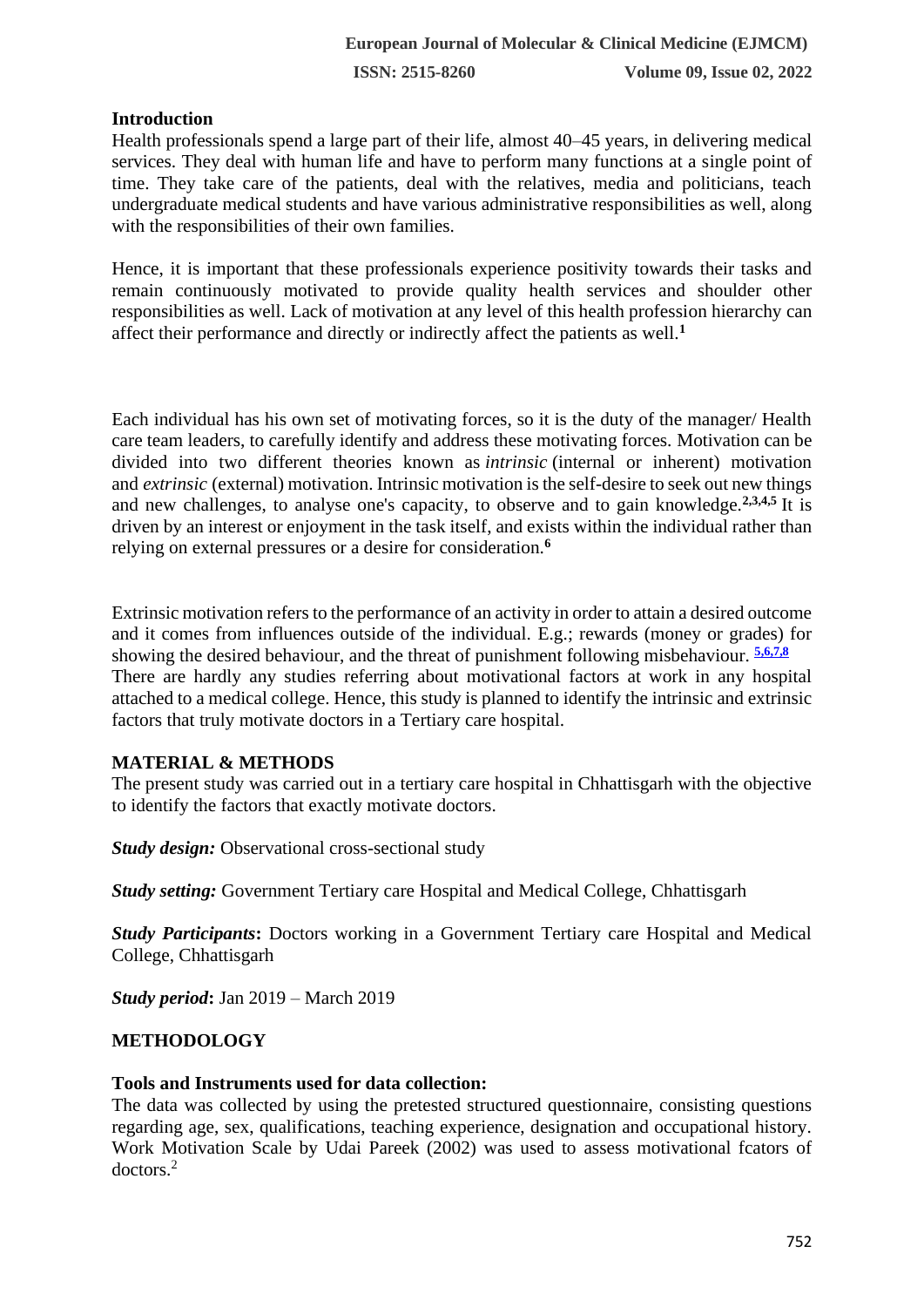This scale was derived from the works of Udai Pareek (2002) and some additional variables were included, based upon the literature review that cover those factors that work as motivator for medical teachers and doctors. Thus, an 18- item scale was used in this study. The 18 items of the scale, were required to be ranked from one to 18 by respondents, rank one being the most motivating factor and rank 18 least motivating factor. Thus, rank one was given highest score of 18 and rank 18 was assigned a least score of one for calculating the mean score of motivation. The chronbach's alpha of reliability and internal consistency of the scale was 0.73.**<sup>9</sup>** For analysis the 18 items of the scale were subdivided into intrinsic and extrinsic motivating factors, each containing a subset of 9 factors. Intrinsic Motivating factors were namely, Job characteristics, autonomy, responsibility, feedback, Professional Growth, Personal growth, work life balance, social perception of the profession and respect and recognition from student. Extrinsic Motivating factors were namely salary, benefits, working environment, recognition and appreciation, supporting leadership, college policy procedures, job security, amount of work and student's performance.100 doctors from clinical and non-clinical departments were included in the study. The participants were well informed regarding the purpose of the study and their confidentiality. Their verbal consent was taken. The questionnaire was administered to the participants at working place. It took around 15-30 min to complete the proforma.

Data collected was analysed using Microsoft excel. Continuous variables were summarized in terms of means and standard deviations while categorical variables in the form of frequencies and percentages. Statistical analysis was done by percentages and T test. Statistical significance of differences between group means was tested. p-value <0.05 was taken as statistically significant.

### **RESULTS**

In the current study, maximum doctors (60/100) 60% were in the age group of 31-40 years, and the mean age of doctors was  $37 \pm 6.01$  years. 56/100 doctors i.e., 56% were males while 44/50 i.e., 44% doctors were females. **(Table 1)**

| Age-group          | <b>Males</b> | <b>Females</b> | <b>Total</b> |
|--------------------|--------------|----------------|--------------|
|                    | N(%)         | N(%)           | N(%)         |
| $30 years$         | 04           | 10             | 14           |
|                    | (28.57)      | (71.43)        | (14)         |
| <b>31-40 years</b> | 32           | 28             | 60           |
|                    | (53.33)      | (46.67)        | (60)         |
| $41-50$ years      | 20           | 06             | 26           |
|                    | (76.92)      | (23.08)        | (26)         |
| <b>Total</b>       | 56           | 44             | 100          |
|                    | (56)         | 44             | (100)        |

**Table 1: Age-wise and Sex-wise distribution of doctors**

Maximum i.e., 84/100 doctors (84%) had completed their post-graduation and only 16/100 doctors (16%) were Graduates. Maximum doctors i.e., 36/100 (36%) worked as Associate Professors, followed by 34/100 (34%) doctors who worked as Assistant Professors. There were 16/100 (16%) Professors and Head and only 14/100 (14%) were demonstrators. **(Fig 1)** About 14 doctors (14%) who worked as demonstrators were in a regular (permanent) service while 86 doctors (86%) who worked as Assistant Professor, Associate Professor and Professor were in a contractual (time bound) service.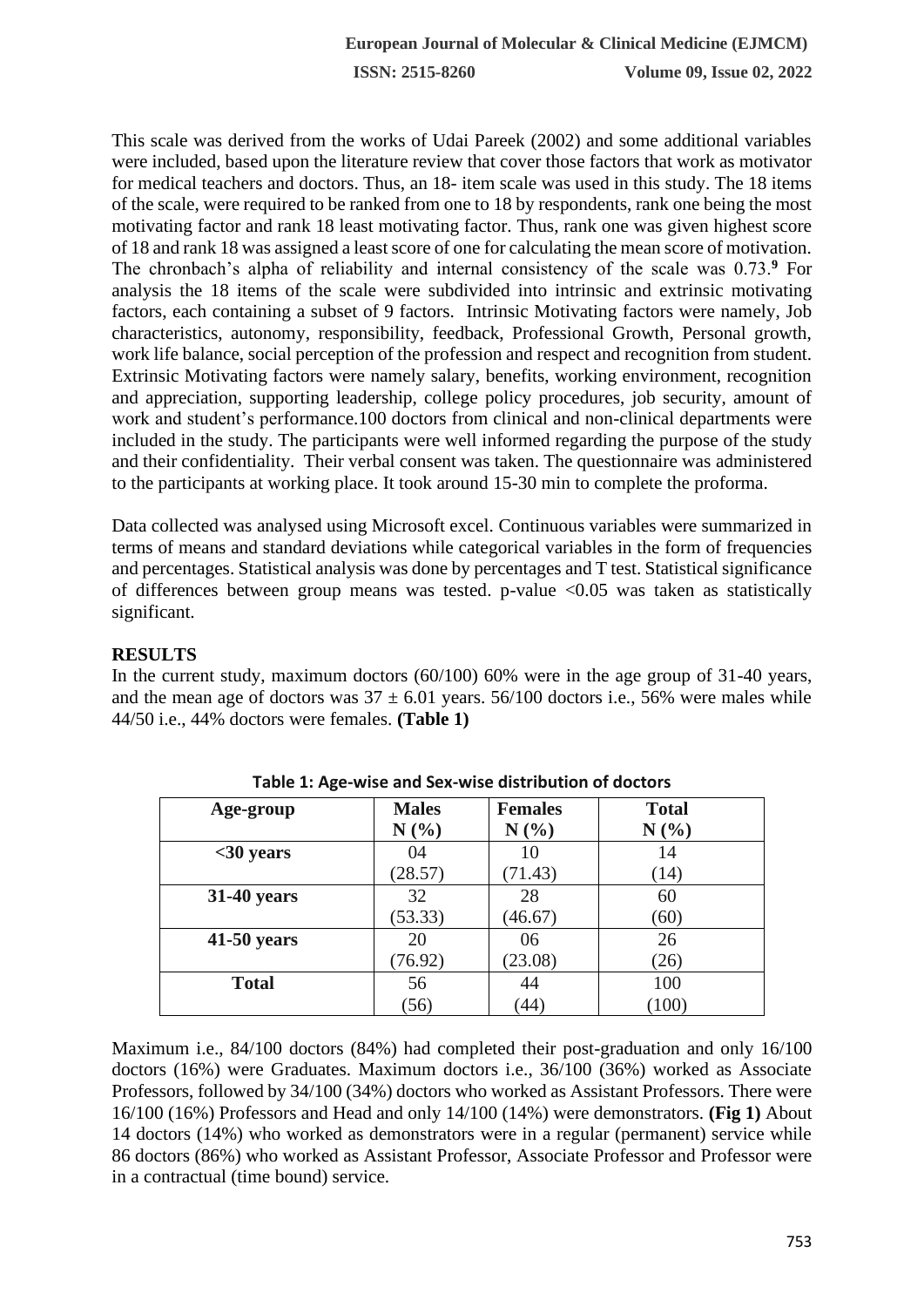

**Figure 1: Distribution of doctors according to their designation**

As shown in **Table 2,** amongst the intrinsic factors of motivation, professional growth was ranked higher (mean score 13.98) by majority of doctors followed by personal growth (mean score 12.42), while respect and recognition from students and social perception of the profession were ranked lower (mean score 3.16 and 3.74 respectively) by the doctors of our present study.

| <b>Individual Intrinsic Factors</b>         | <b>Mean Score</b> |
|---------------------------------------------|-------------------|
| Feedback                                    | 4.2               |
| <b>Professional Growth</b>                  | 13.98             |
| Personal Growth                             | 12.42             |
| Social Perception of The Profession         | 3.74              |
| <b>Respect And Recognition from Student</b> | 3.16              |
| <b>Job Characteristics</b>                  | 9.9               |
| Autonomy                                    | 8.58              |
| Responsibility                              | 8.34              |
| <b>Work Life Balance</b>                    | 7.62              |

Amongst the Extrinsic motivating factors **(Table 3),** Salary and job security and benefits were ranked higher by majority of the doctors (mean score 17.28, 16.32 and 15.78 respectively) while student performance was ranked lowest by majority doctors (mean score 3.64 only).After comparing the scores of both the intrinsic and extrinsic factors, it was observed that salary, job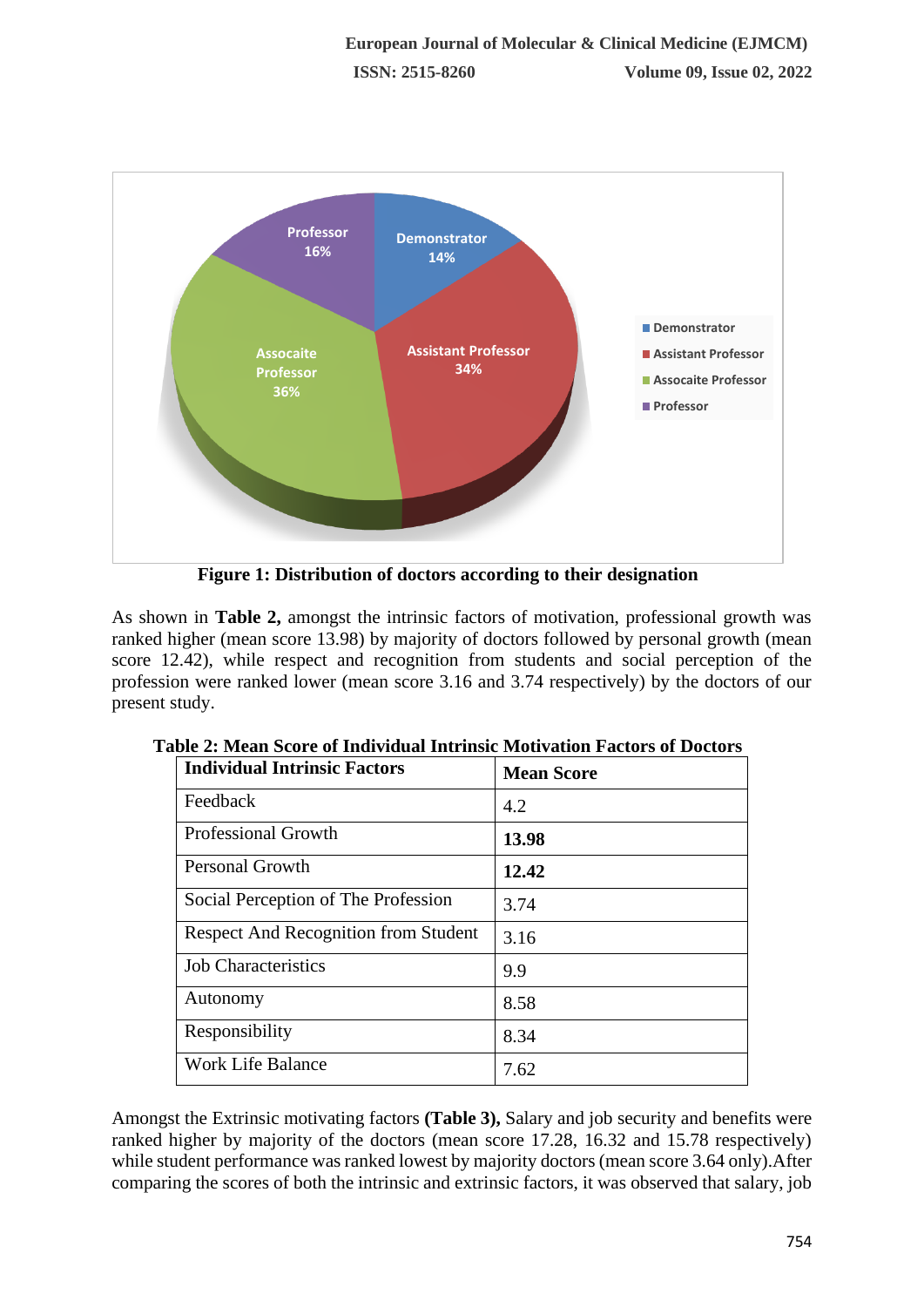**ISSN: 2515-8260 Volume 09, Issue 02, 2022**

security, benefits, professional growth and working environment were ranked higher by majority of doctors and were the top five motivating factors for employee doctors. **(Table 4)**

| <b>Individual Extrinsic Factor</b> | <b>Mean Score</b> |
|------------------------------------|-------------------|
| Working environment                | 13.22             |
| Salary                             | 17.28             |
| <b>Benefits</b>                    | 15.78             |
| Recognition & Appreciation         | 11.18             |
| Supporting leadership              | 6.56              |
| College policy procedures          | 6.58              |
| Job security                       | 16.32             |
| Amount of work                     | 8.5               |
| Students' performance              | 3.64              |

### **Table 3: Mean Score of Individual Extrinsic Motivation Factors of Doctors**

**Table 4: Top five Motivating factors for doctor employees**

| Sr. No | <b>Motivating factor</b>   | <b>Mean Score</b> | <b>Type of factor</b> |
|--------|----------------------------|-------------------|-----------------------|
|        | Salary                     | 17.28             | Extrinsic             |
|        | Job security               | 16.32             | Extrinsic             |
|        | <b>Benefits</b>            | 1578              | Extrinsic             |
|        | <b>Professional Growth</b> | 13.98             | Intrinsic             |
|        | Working environment        | 13.22             | Extrinsic             |

After comparing the mean scores of Intrinsic and Extrinsic motivating factors, it was evident that mean score of Extrinsic motivating factors was significantly more than that of the Intrinsic motivating factors. (t value 21.11, p<0.001, significant) **(Table 5)** 

| Table 5: Comparison of mean scores of Intrinsic and Extrinsic motivating factors |  |
|----------------------------------------------------------------------------------|--|
|----------------------------------------------------------------------------------|--|

| <b>Type of motivating factors</b>   | <b>Mean</b><br>score | <b>Standard</b><br><b>Deviation</b> | <b>T</b> value | Level of significance |
|-------------------------------------|----------------------|-------------------------------------|----------------|-----------------------|
| Intrinsic motivating factors        | 7.97                 | 0.72                                | 21.11          | p<0.001               |
| <b>Extrinsic motivating factors</b> | 11.01                | 0.72                                |                |                       |

### **Discussion**

The present study was carried out at a Government Medical College and Hospital, with the objective to identify the factors which motivate doctors in a Government Tertiary care hospital. Total 100 doctors were interviewed and it was observed that 56 (56%) were males and 44(44%) were females and maximum number of doctors i.e., 60% were in the age group of 31-40 years while the mean age was 37 ± 6.01 years. These findings were consistent with *Kontodimopoulos*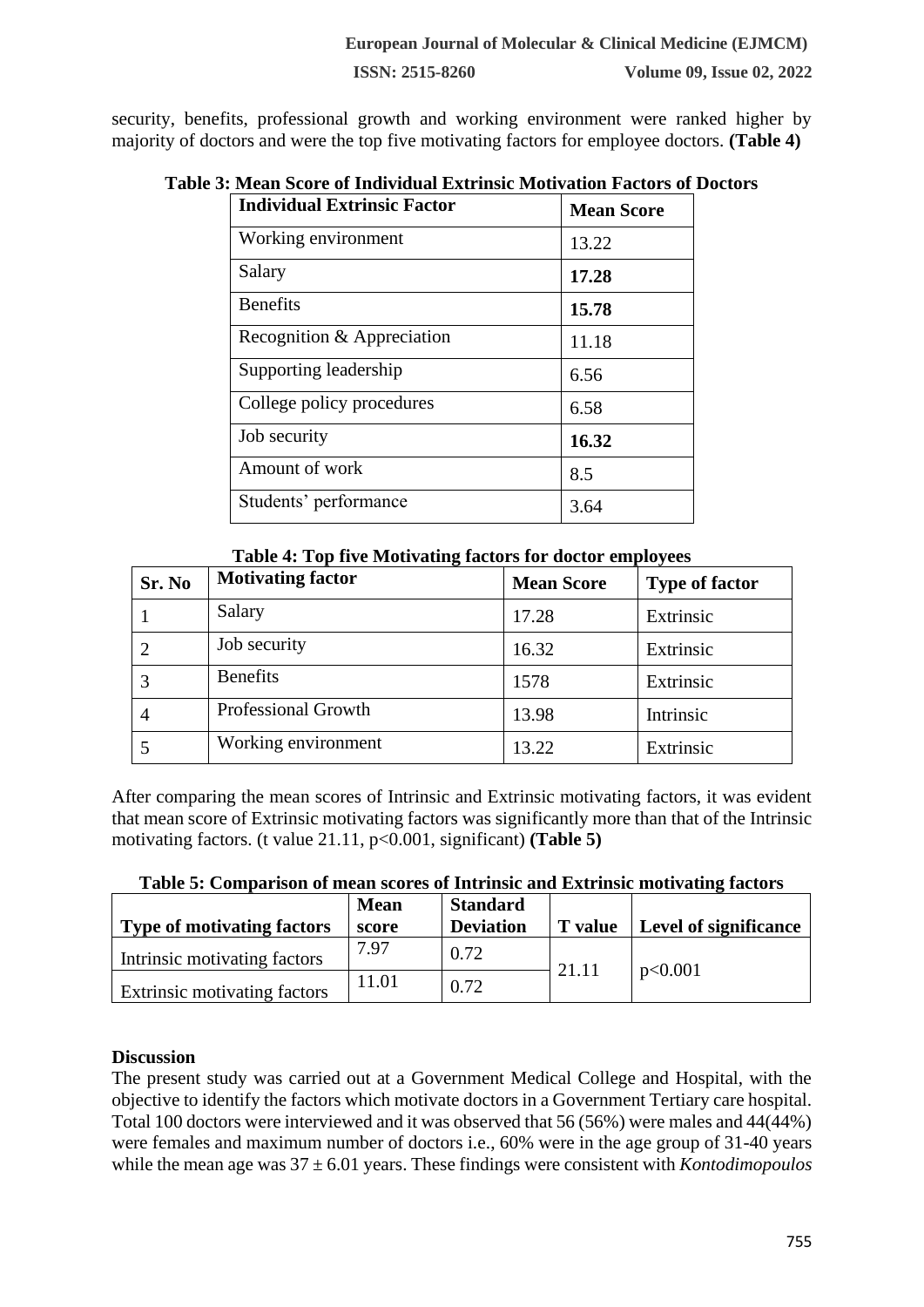**ISSN: 2515-8260 Volume 09, Issue 02, 2022**

*et al (2009) <sup>10</sup>* who observed 65.9% male doctors and 34.1% female doctors with mean age of whole sample close to ours that is 39.9 years. Also, *Bajpai et al (2015)<sup>11</sup>* observed 55.08% male doctors and 44.92% female doctors in a study of employee satisfaction and role of motivation in super-speciality hospital.

In the present study it was observed that salary, job security, benefits and working environment which were also the extrinsic motivating factors were ranked amongst the first five of all the 18 factors and only one intrinsic motivating factor that is professional growth secured a position in the first five motivating factors. Similar findings were recorded by *Bajpai et al(2015)<sup>11</sup>* that incentives and rewards are the prime factors that impact on employee motivation. While, *Lambrou et al (2010)<sup>12</sup>* observed that achievements (like professional growth in our study) was ranked highest motivating factor and remuneration (like salary in our study) was ranked second highest. This might be because all the employees in their study were regular employees unlike the subjects of our study. Also, expectations and promotions and working conditions were ranked amongst first five motivating factors by the future employees in thesis conducted by *Peter Abong Ajang.*<sup>13</sup> In a study conducted by *Jafri et al(2013)* <sup>9</sup> Salary, professional growth and working environment secured higher ranks in the top six motivating factors list similar to our findings. This shows that doctors are mainly looking for opportunities of professional growth, to move up the ladder of their career in an organization. If provided with these opportunities, employees will be highly motivated to perform better.

In the present study, after comparing the mean scores of Intrinsic and Extrinsic motivating factors, it was evident that, the mean score of Extrinsic motivating factors  $(11.01 \pm 0.72)$  was significantly more than that of the Intrinsic motivating factors  $(7.97 \pm 0.72)$ . (t value 21.11, p<0.001, significant). *Tremblay et al (2009)<sup>14</sup>* also got similar findings that extrinsic motivation was more important for employees than the intrinsic motivation. Every institute differs in culture and policies and also needs of their employees. It is the responsibility of higher authorities to find out the unmet needs of the employees and address them adequately. This applies to educational institutes as well. Not only financial but also non -financial factors contribute in creating motivation in the doctors and this should be taken care of. *Malgorzata Chmielewska et al (2020)<sup>15</sup>* observed that quality of work, respect from co-workers and autonomy were ranked higher by doctor employees.

#### **Conclusion**

In conclusion, this study showed that motivation was influenced by both financial and nonfinancial incentives. The main motivating factors for the health workers in this tertiary care hospital and medical college sample were, salary, job security, benefits, professional growth and working environment. The kind of non-financial incentives identified should be taken into consideration when developing human resource management strategies. The knowledge of motivational factors and factors leading to increased job satisfaction of the employees allows the organizations to implement strategies according to the needs of their employee, which in turn can prove to be the biggest asset for the organization itself.

Additional research should be carried out to gain a continuous understanding and knowledge of what motivates employees to perform best in their job. It should be a continuous process leading to continuous improvement in health care settings. After all, an employee who is well motivated will go an extra mile and put efforts to achieve his personal as well as his organizational goals.